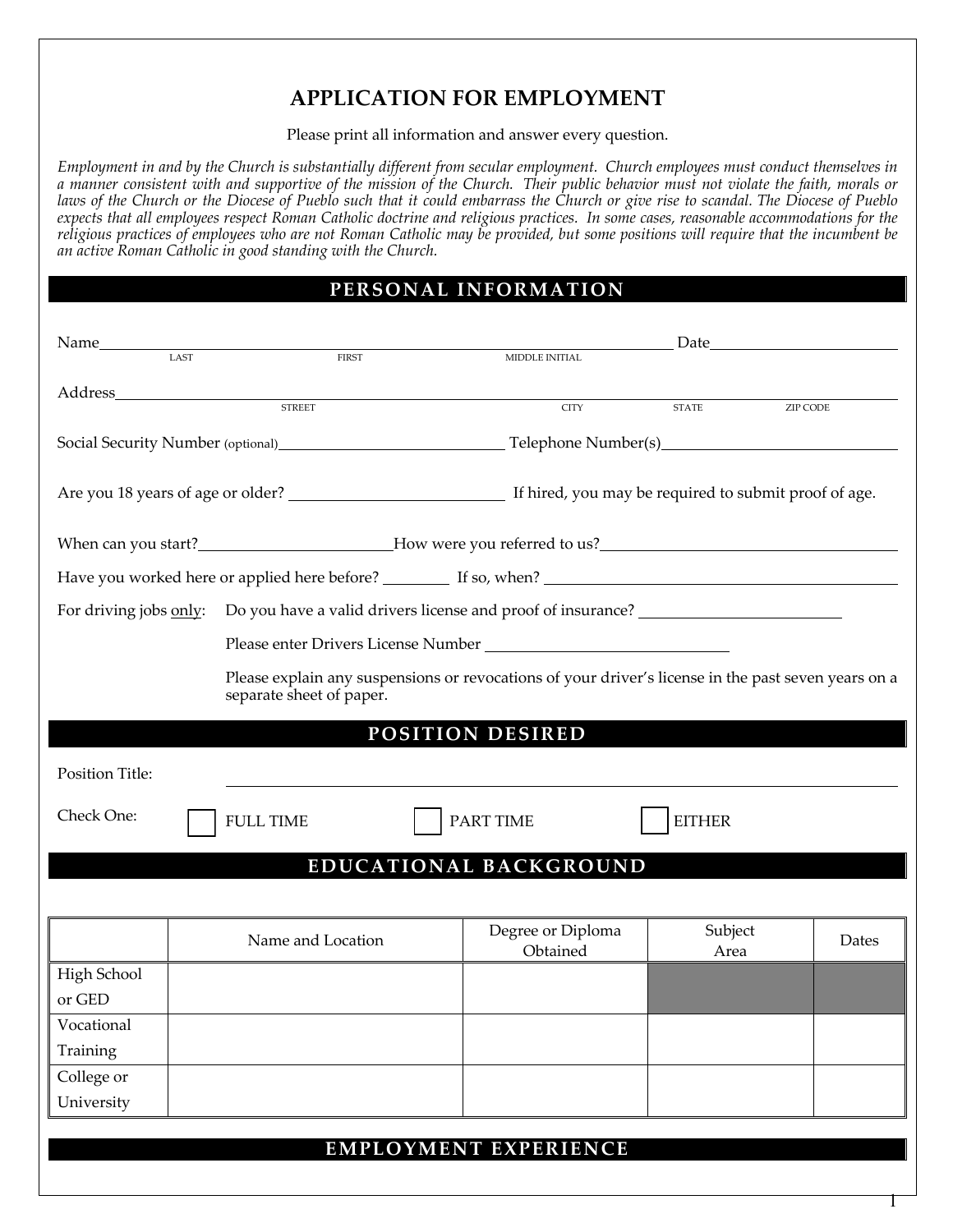|                                                                                                                                                                                                                                | $To$ and $\overline{a}$ are $\overline{a}$ and $\overline{a}$ are $\overline{a}$ and $\overline{a}$ are $\overline{a}$ and $\overline{a}$ and $\overline{a}$ are $\overline{a}$ and $\overline{a}$ are $\overline{a}$ and $\overline{a}$ and $\overline{a}$ are $\overline{a}$ and $\overline{a}$ and $\overline{a}$ are $\overline{$ |  |  |
|--------------------------------------------------------------------------------------------------------------------------------------------------------------------------------------------------------------------------------|---------------------------------------------------------------------------------------------------------------------------------------------------------------------------------------------------------------------------------------------------------------------------------------------------------------------------------------|--|--|
|                                                                                                                                                                                                                                |                                                                                                                                                                                                                                                                                                                                       |  |  |
|                                                                                                                                                                                                                                |                                                                                                                                                                                                                                                                                                                                       |  |  |
|                                                                                                                                                                                                                                |                                                                                                                                                                                                                                                                                                                                       |  |  |
|                                                                                                                                                                                                                                |                                                                                                                                                                                                                                                                                                                                       |  |  |
|                                                                                                                                                                                                                                |                                                                                                                                                                                                                                                                                                                                       |  |  |
|                                                                                                                                                                                                                                |                                                                                                                                                                                                                                                                                                                                       |  |  |
| Would you like to be notified before we contact your present employer?                                                                                                                                                         | $\vert \vert$ YES<br>NO                                                                                                                                                                                                                                                                                                               |  |  |
|                                                                                                                                                                                                                                | $To$ and $\overline{a}$ and $\overline{a}$ and $\overline{a}$ and $\overline{a}$ and $\overline{a}$ and $\overline{a}$ and $\overline{a}$ and $\overline{a}$ and $\overline{a}$ and $\overline{a}$ and $\overline{a}$ and $\overline{a}$ and $\overline{a}$ and $\overline{a}$ and $\overline{a}$ and $\overline{a}$ and $\overline{$ |  |  |
|                                                                                                                                                                                                                                |                                                                                                                                                                                                                                                                                                                                       |  |  |
|                                                                                                                                                                                                                                |                                                                                                                                                                                                                                                                                                                                       |  |  |
| City & State                                                                                                                                                                                                                   | Supervisor's Phone #                                                                                                                                                                                                                                                                                                                  |  |  |
|                                                                                                                                                                                                                                |                                                                                                                                                                                                                                                                                                                                       |  |  |
|                                                                                                                                                                                                                                |                                                                                                                                                                                                                                                                                                                                       |  |  |
|                                                                                                                                                                                                                                |                                                                                                                                                                                                                                                                                                                                       |  |  |
|                                                                                                                                                                                                                                | $To$ and $\overline{a}$ and $\overline{a}$ and $\overline{a}$ and $\overline{a}$ and $\overline{a}$ and $\overline{a}$ and $\overline{a}$ and $\overline{a}$ and $\overline{a}$ and $\overline{a}$ and $\overline{a}$ and $\overline{a}$ and $\overline{a}$ and $\overline{a}$ and $\overline{a}$ and $\overline{a}$ and $\overline{$ |  |  |
|                                                                                                                                                                                                                                |                                                                                                                                                                                                                                                                                                                                       |  |  |
|                                                                                                                                                                                                                                | Your Department                                                                                                                                                                                                                                                                                                                       |  |  |
|                                                                                                                                                                                                                                |                                                                                                                                                                                                                                                                                                                                       |  |  |
|                                                                                                                                                                                                                                |                                                                                                                                                                                                                                                                                                                                       |  |  |
|                                                                                                                                                                                                                                |                                                                                                                                                                                                                                                                                                                                       |  |  |
|                                                                                                                                                                                                                                |                                                                                                                                                                                                                                                                                                                                       |  |  |
|                                                                                                                                                                                                                                | To the contract of the contract of the contract of the contract of the contract of the contract of the contract of the contract of the contract of the contract of the contract of the contract of the contract of the contrac                                                                                                        |  |  |
|                                                                                                                                                                                                                                | Your Title                                                                                                                                                                                                                                                                                                                            |  |  |
|                                                                                                                                                                                                                                | Your Department                                                                                                                                                                                                                                                                                                                       |  |  |
|                                                                                                                                                                                                                                | City & State Supervisor's Phone #                                                                                                                                                                                                                                                                                                     |  |  |
|                                                                                                                                                                                                                                |                                                                                                                                                                                                                                                                                                                                       |  |  |
|                                                                                                                                                                                                                                |                                                                                                                                                                                                                                                                                                                                       |  |  |
| Reason for Leaving the community of the contract of the contract of the contract of the contract of the contract of the contract of the contract of the contract of the contract of the contract of the contract of the contra |                                                                                                                                                                                                                                                                                                                                       |  |  |
|                                                                                                                                                                                                                                |                                                                                                                                                                                                                                                                                                                                       |  |  |
|                                                                                                                                                                                                                                | Your Title                                                                                                                                                                                                                                                                                                                            |  |  |
|                                                                                                                                                                                                                                |                                                                                                                                                                                                                                                                                                                                       |  |  |
|                                                                                                                                                                                                                                |                                                                                                                                                                                                                                                                                                                                       |  |  |
|                                                                                                                                                                                                                                |                                                                                                                                                                                                                                                                                                                                       |  |  |
|                                                                                                                                                                                                                                |                                                                                                                                                                                                                                                                                                                                       |  |  |
|                                                                                                                                                                                                                                | Reason for Leaving here are a series of the series of the series of the series of the series of the series of the series of the series of the series of the series of the series of the series of the series of the series of                                                                                                         |  |  |

**REFERENCES**